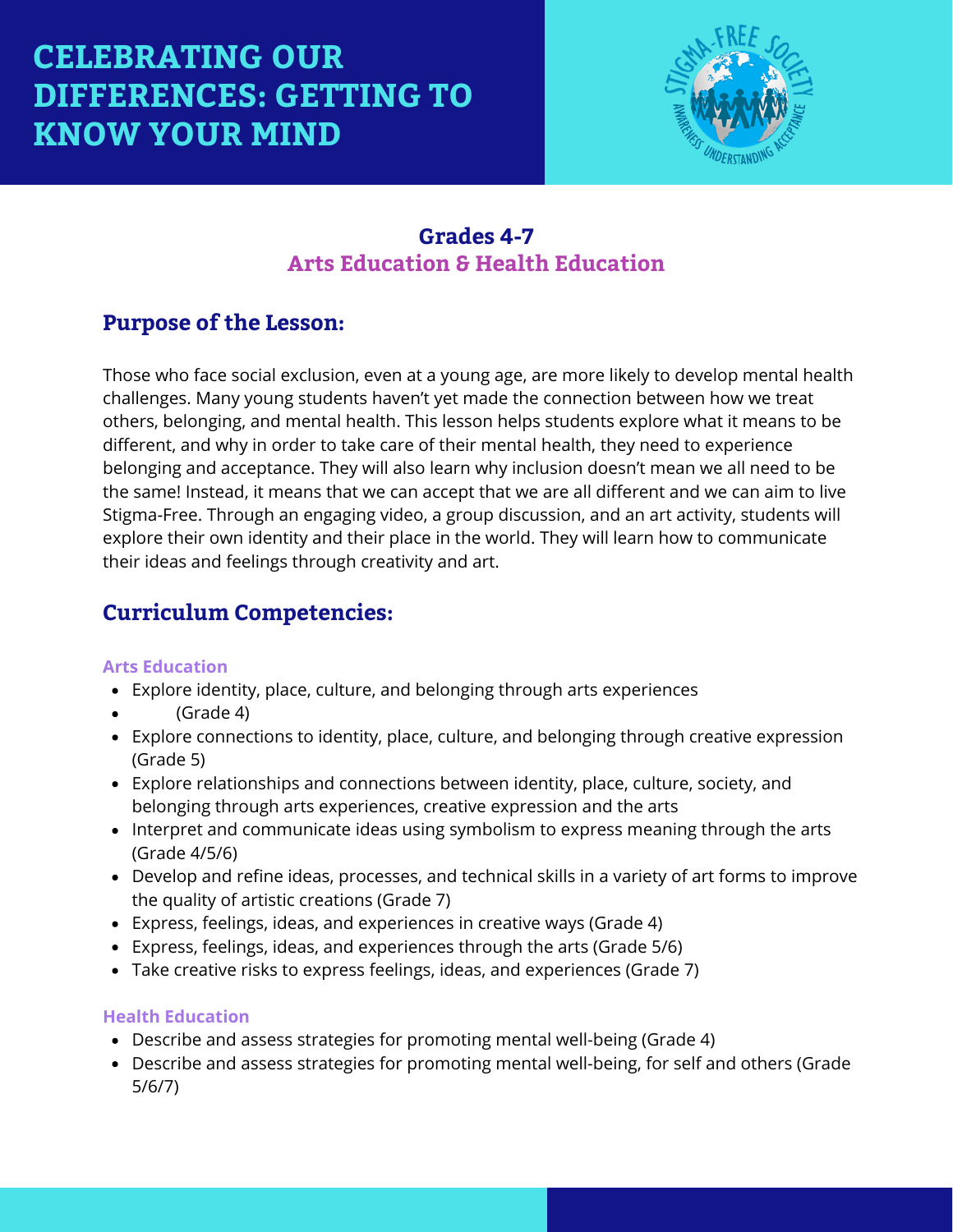

## **First Peoples Principles of Learning:**

- Learning is holistic, reflexive, reflective, experiential, and relational (focused on connectedness, on reciprocal relationships, and a sense of place).
- Learning involves recognizing the consequences of one's actions.

### **Video**

#### **[We Are All Different – and THAT'S AWESOME](https://www.youtube.com/watch?v=sQuM5e0QGLg)**

#### **Guiding Questions:**

- *What did you like about this video?*
- *What does this video teach us about being different?*
- *What did you learn about Autism Spectrum Disorder?*
- *How can we celebrate our differences more in our lives?*
- *How does celebrating our differences encourage belonging?*
- *Why is belonging important for mental health?*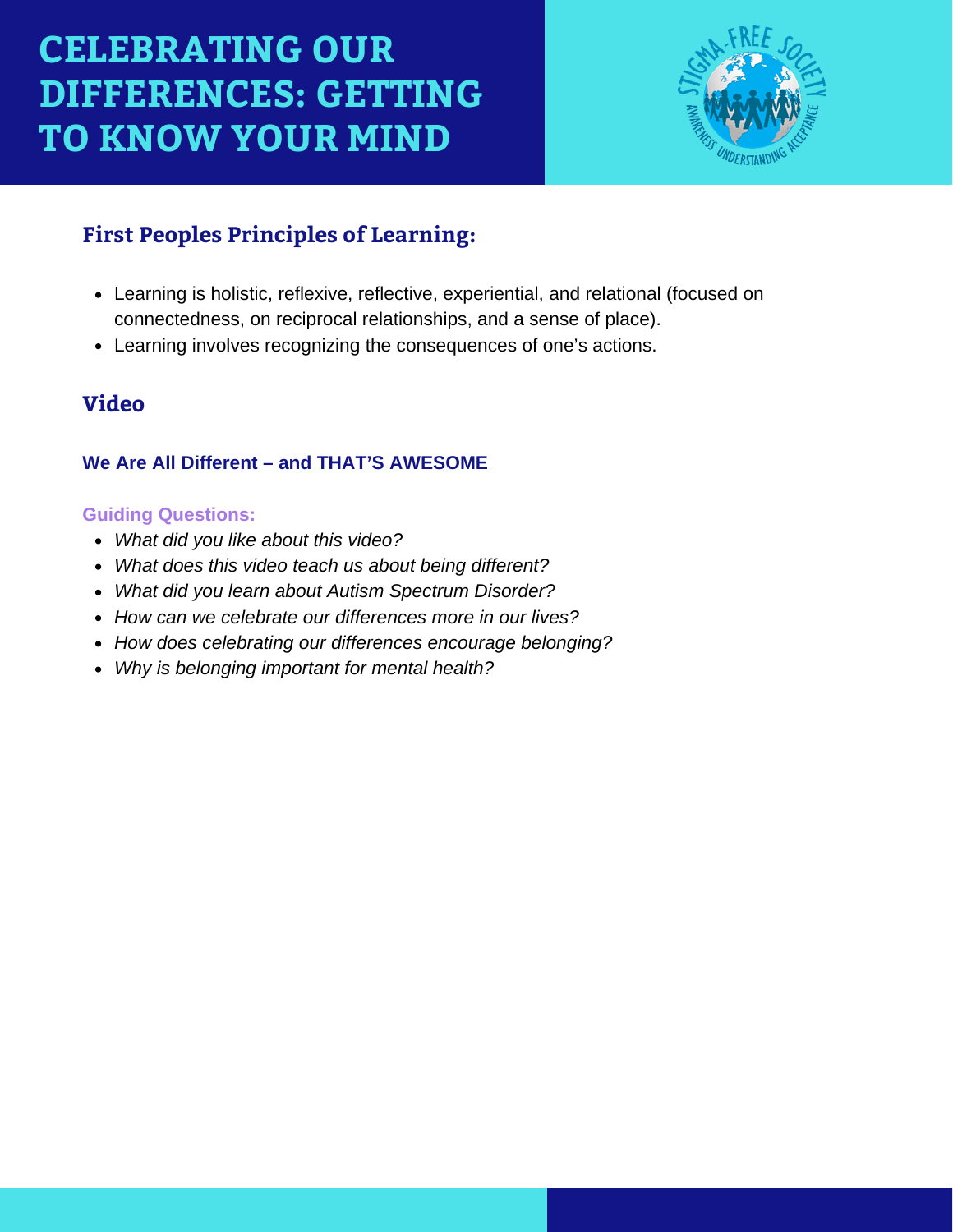

## **Step-by-Step Lesson Plan**

**Preparation:** Print off the sock outline below.

**1) Begin the lesson by watching the video** "We Are All Different - and THAT'S AWESOME." This can be found **[HERE](https://www.youtube.com/watch?v=sQuM5e0QGLg)**. This awesome video features a ten-year-old who celebrates our differences and who shares about his relationship with his friend Steven, a 44-year-old man on the Autism Spectrum.

**2) Pause the video and use the Guiding Questions to spark discussion.**

**3) Once they have watched the video, divide students into groups** of 2 and use the "Think, Pair, Share" discussion strategy. Students will answer the question below first on their own, by jotting down notes or drawing on a piece of paper. They will then turn to their partner and share with them their answer to the question. Finally, students will get to go up to the board and write their answer, and their partner's.

*Ask this question: What makes YOU different?*

#### **4) Discuss the curricular objectives for this lesson with your class.**

Explain to the students that we all have differences, and that is what makes us special. We each have our own strengths, and our own challenges. Also, we are all different based on our abilities, mental health, ethnicity, religion, gender, sexual orientation, etc. Ask them about the connection between belonging and their identity. How does embracing your identity help your sense of belonging, and promote positive mental health?

**5) Ask students to put their heads on their desks and close their eyes**. Then ask them: Raise your hand if you have ever been excluded by friends or peers because of something that makes you different.

**6) While keeping their answers anonymous, tell the students how many** of them raised their hands (most likely it will be most of them!). Explain to them that exclusion can be very difficult on someone's mental health, and we all need to make sure we try to be inclusive.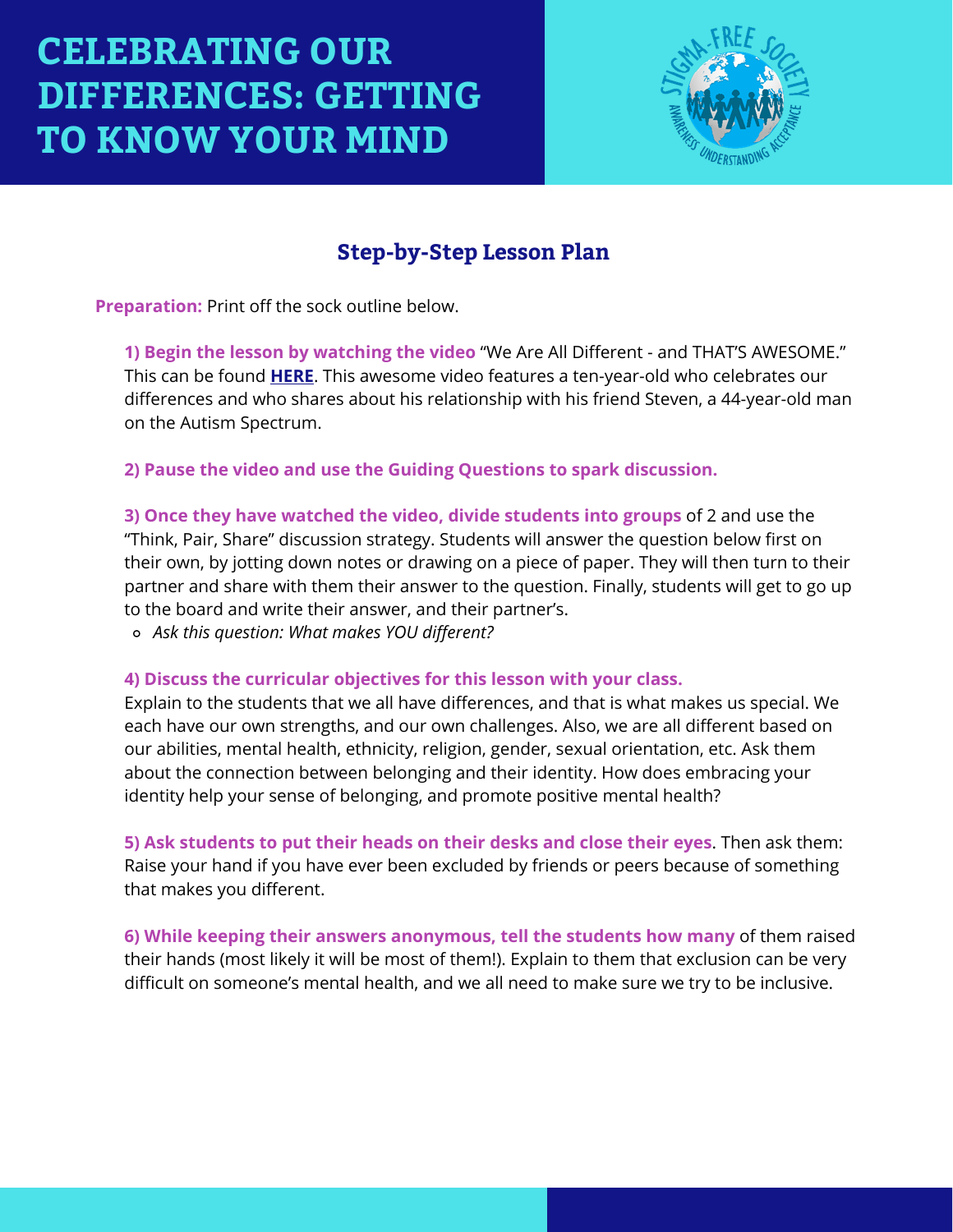

## **Step-by-Step Lesson Plan**

**7) Use the "Inclusion" Downloadable Resource in the Diverse-ability and Inclusion section** of the Student Mental Health Toolkit to read to students about inclusion and the importance it has for our mental health. You can find this HERE. This will help students picture what inclusion really looks like, starting at school. As you go through the resource, ask the class the following questions:

- *What does inclusion mean to you?*
- *What does it look like to be open-minded?*
- *How do we understand and respect others' needs?*
- *What does accepting that we all learn in our own way promote inclusion?*
- *What does compassion mean and how do we practice it?*

**8) Follow-up Activity:** Finally, celebrate the differences of everyone in class by doing the following art activity. In the video students watched at the beginning of the lesson, Cole mentioned that he likes to wear two different pairs of socks. Students will get to decorate their own pairs of socks to represent what makes them different. (Find print out of socks below.) They can draw, make a collage, or paint their socks. Write these ideas on the board to give them some help on what to put on their socks:

- *What do you like to do?*
- *What are you good at?*
- *What is sometimes difficult for you?*
- *What makes you special?*

**9) Lesson Closure:** When students are done, hang their artwork on the wall as a representation of their differences that we celebrate! Check in with students throughout the next week about what they learned in this lesson. When you notice a student being excluded, you can now refer to this lesson! This is a good foundation to open up further discussion about racism, sexism, homophobia, and other social justice issues. Most likely they have already been exposed to these types of exclusion or discrimination, whether it be at school or on TV. Understanding the effects that exclusion can have on someone's mental health will allow students to reflect more on their actions, and be more inclusive and accepting.